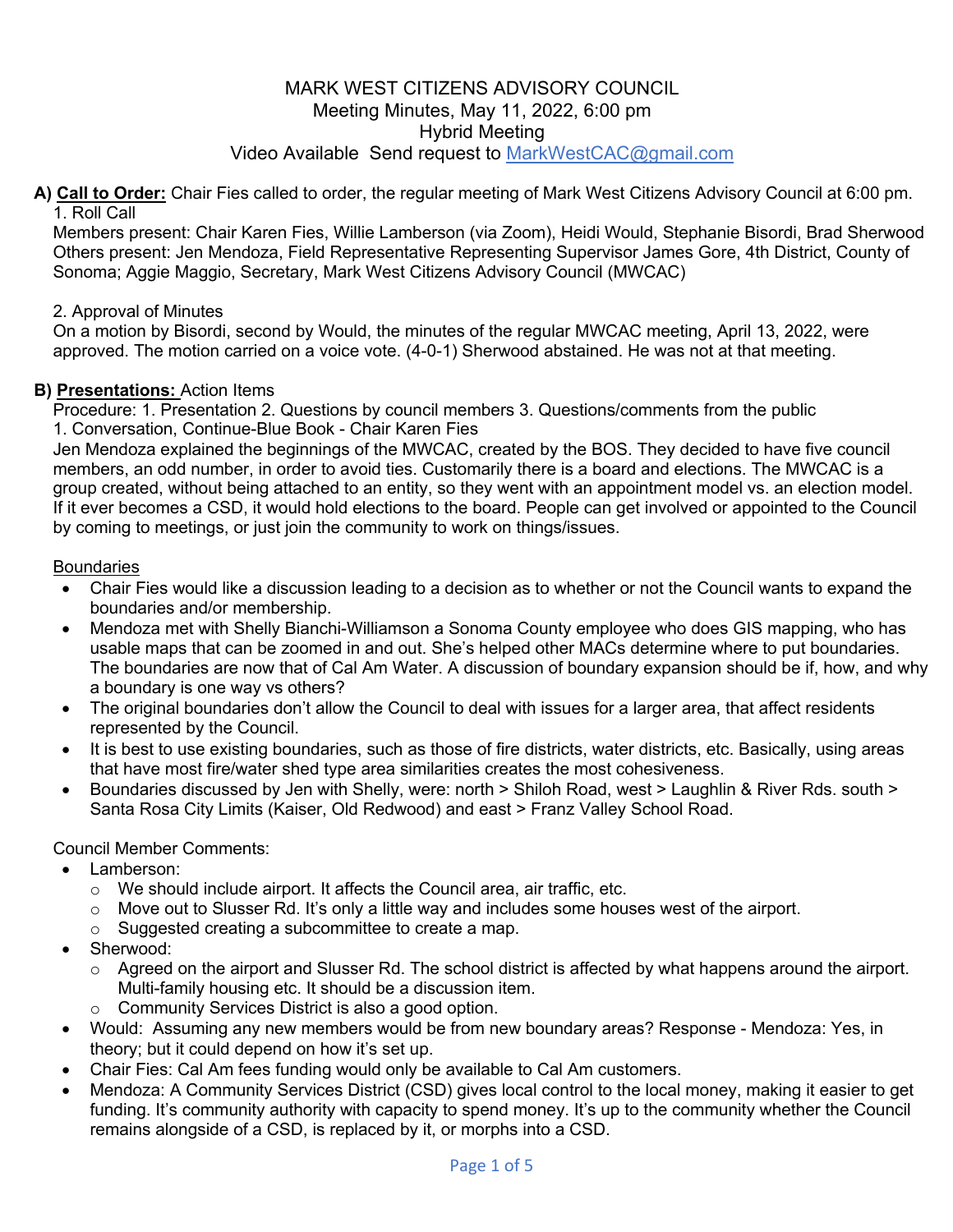# MARK WEST CITIZENS ADVISORY COUNCIL Meeting Minutes, May 11, 2022, 6:00 pm Hybrid Meeting

# Video Available Send request to MarkWestCAC@gmail.com

- $\circ$  requires a tax on the community to fund a CSD community (tax exchanges)
- $\circ$  sometimes a stipend for work would be paid to the CSD board members. It's a community decision.
- o It is a long-term discussion.

Questions from Attendee Catherine Dodd: (via chat)

- How do these boundaries overlap with the fire district? That would allow us to focus on safety.
- Can a CSD add a hotel tax? Potentially a casino tax?
- Responses Mendoza:
	- $\circ$  Boundaries should overlap, using existing ones as much as possible; most likely fire or school district.
	- o Hotel tax, meaning Transient Occupancy Tax (TOT) is charged. Healdsburg, as a city, decided to have their own TOT, so the tax goes to the city, not to the County. In theory, if there are hotels in the area, they could be taxed, but the funding would go to the County since we are in an unincorporated area, not the CSD. Casinos are not taxed. However, negotiations are possible.
	- $\circ$  However, about the suggestion to bring the Airport Specific Area into the MWCAC; she doesn't think that would be allowed, as all of the Supervisors make decisions about what happens at the airport. And it is a development area. She doesn't think anybody would want to change that.

On a motion by Lamberson, second by Sherwood, the Council voted to submit to the BOS, a change the Blue Book, to expand the boundaries of the MWCAC. The motion carried on a voice vote. (5-0) (Motion #1)

There was a second motion not to expand the Council membership. With no second, the motion died. (Motion #2)

A motion was put forth by Would, seconded by Bisordi, to submit to the BOS a change to the Blue Book to expand the membership the MWCAC, if the boundaries are expanded. The motion caried on a voice vote. (3-2) (Motion #3)

Council Members Comments:

- Sherwood: Would like to see what boundaries will be expanded before expanding membership.
- Would: It should be clear how the financial aspect of the Neighborhood Improvement Funds would be managed, if boundaries were expanded beyond the Cal Am boundaries. Response - Chair Fies: No impact. The funds would still be available only to those residents within the Cal Am boundaries.
- Lamberson: MAC is a voluntary advisory to BOS. A CSD is an elected board. It has to be elected because there are monies involved to provide services. He recommends shelving the CSD discussion for now.

Attendees Comments:

- Catherine Dodd: (via chat) She supports an expanded membership; more volunteers and more representation.
- Lori Barber: It could be a problem if boundaries are expanded and some people don't have representation.
- Mike Landon: (via chat) Many neighbors have no idea the CAC exists.

Would like to get community input (via Zoom?); maybe at the end of June or early July. Needs more outreach. Possible for the Chamber to help with this? Flyers at Molsberry's? Social Media?

There will be a discussion about outreach next month. Bisordi, Would, Lamberson and Catherine Dodd will create an ad hoc committee and work with Jen Mendoza to further discuss the issue, plan some kind of community meeting (possibly midsummer) and report to Council next month.

# **C) Presentations of Referrals from Permit Sonoma:** ACTION ITEM None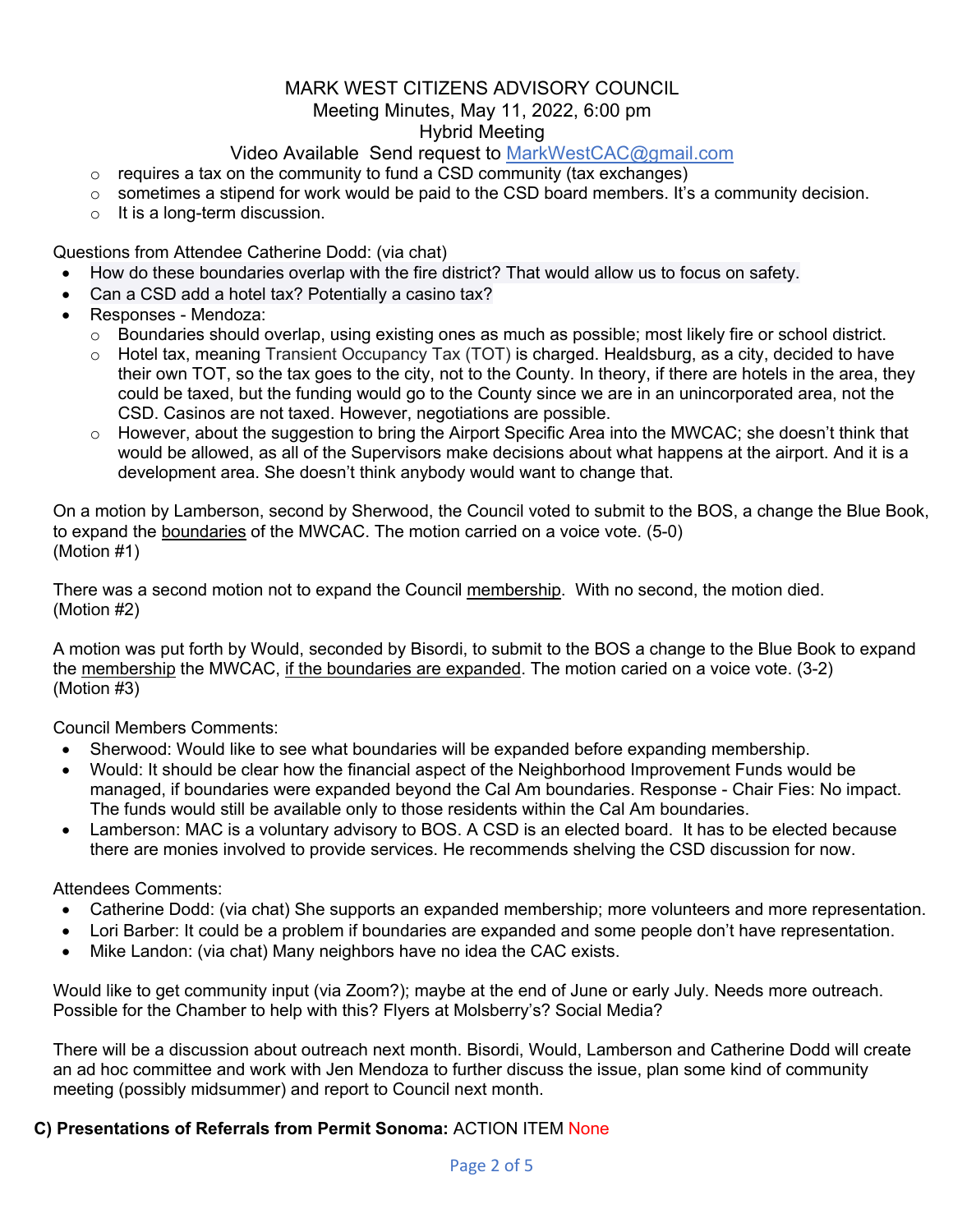# MARK WEST CITIZENS ADVISORY COUNCIL Meeting Minutes, May 11, 2022, 6:00 pm Hybrid Meeting

# Video Available Send request to MarkWestCAC@gmail.com

Consideration of proposed projects will proceed as follows: 1. Presentation by project applicant 2. Questions by Councilmembers 3. Questions and comments from the public 4. Response by applicant, if required 5. Comments by Council members 6. Resolution, ACTION, if indicated.

# **D) Council Member Announcements/Information/Discussions/Disclosures:** Information only, unless stated

1. Council Member Lamberson:

- He would like Wikiup Drive, along the golf course to be added to the unmet needs list. It is hazardous; no sidewalk. He met there, with Transportation and Public Works (TPW), Mendoza and Mike Landon. Landon presented hard facts (number of cars and pedestrians, etc.). Their conclusion: A curb and gutters are too expensive. A vehicle lane, bike lane and four feet of asphalt would work. Waiting to hear back from TPW.
- Response Mendonza: The County is currently figuring out what to put where, on the schedule. She thinks the non-burned area is due for re-pavement; not sure. The dream was to have this be part of that repave and be more than a shoulder with a paint line; also some traffic barriers, to identify the edge of the road.

Attendee Comments:

- Catherine Dodd: (via chat) asking the same for Carriage Lane. Response Mendoza and Dodd will walk it.
- Lori Barber: Suggested something more natural vs. hard surfaces.

Council Member Comments:

- Would: Paved an area on Carriage Lane in front of her home. It gets used by heavy equipment operators and cars parking on it, causing people to still walk on the street. Something more natural like crushed granite might work better, to identify the space as a walkway.
- Mendoza: The drainage ditch is right on the edge of the road and right up against residential property on the other side. The County is discussing where to put the walkway.
- 2. Sherwood:
	- A controlled grass burn is planned for June 10, at the old Hilton Hotel location, on Fountain Grove.
- The largest and most complex prescribed burn in the County history at Lake Sonoma is planned for June 10, through the 13th (about 600 acres); one in June and one in August/September.
- Some comments were made that it would be better to use goats and sheep for this area and others.

# **E) Subcommittee Reports & Discussions:** ACTION ITEM

1. Neighborhood Improvement Funding Program (NIFP) Subcommittee (Fies/Sherwood) The committee made some minor changes (cleanup to the language) on the application, at the MWCAC meeting last month.

2. Rebuild/Fire Mitigation Subcommittee (Sherwood/Fies)

- Mark West Estates HOA received around \$30,000, from a County grant, to cover vegetation management in the creek and community park. The Council had suggested they seek that funding.
- Sherwood suggested the Council get an update as to what is happening around vegetation management.
- He would like to have reports of who is getting warnings to manage their vegetation and shame those who are not doing so. And to know who is dealing with those property owners who are being neglectful.
- There is so much more to be done and so much more money out there. For instance, the BRIC grant (Building Resilient infrastructure and Communities). What is happening with that?
- Fies will be meeting with Lynn Garric on Monday to look at the MW Creek watershed and fire prevention efforts.
- Larkfield Resiliency Fund is coordinating through the County for a free emergency kit for the community. Will find out more. Catherine Dodd suggested that a form entitled "List of Medications" be included in the kits.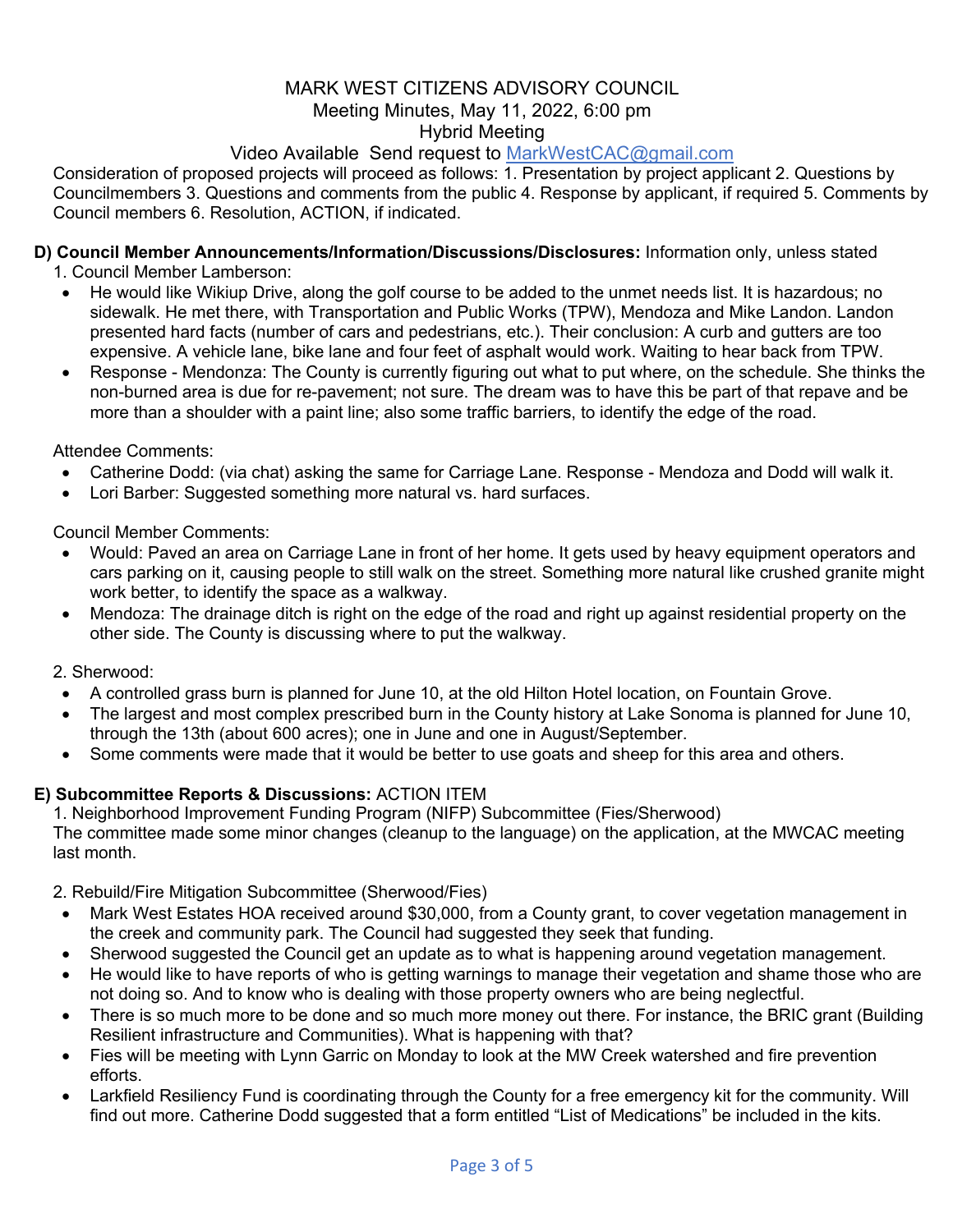## MARK WEST CITIZENS ADVISORY COUNCIL Meeting Minutes, May 11, 2022, 6:00 pm Hybrid Meeting

# Video Available Send request to MarkWestCAC@gmail.com

3. Wikiup Open Space (Lamberson/Would) None

4. Sonoma County General Plan for Mark West Area (Lamberson/Would) Permit Sonoma is organized, with a game plan, and figuring out how they are going to get monies for staff for the General Plan work.

5. Community Services District (CSD) Subcommittee (Sherwood/Lamberson) None

#### **F) Public Comments on Non-Agenda Items:**

1. Catherine Dodd thanked all the Council members.

# **G) Pending Items:** Updates when available

1. Utilities & Water – Margaret DiGenova

- Doing good locally with the drought. Can still improve. Some Northern CA restrictions are now filtering down to Southern CA.
- Cal Am is looking for 20% conservation. Use the tools; all available at office. They will deliver. Biggest use of water is outdoor irrigation systems. Remember rebates, encourage people to conserve and report wastes.
- Question: Are there ordinances banning lawns on new construction? Response Sherwood: Some local jurisdictions can have ordinances that prohibit lawns. They can require landscape plans with permit applications. The County of Sonoma does not have a ban on lawns.

2. "HAWK" light in front of Larkfield Shopping Center - Mendoza: Waiting on parts to arrive.

3. Porta Potties in Fulton – Stephanie Bisordi

Stephanie and Roni Berg talked to the Homes 4 The Homeless group; will present to the Council, hopefully next month. They own a business in Fulton and may allow a porta potty on their property.

# **H) Correspondence:** Information Only None

**I) Future Agenda Items**: Potential projects and/or suggestions for future MWCAC meetings

- 1. Possibility of an update on the COPE program in Wikiup (TBD)
- 2. Possible speaker on home hardening and vegetation management (TBD)
- 3. Possible community clean up? Maybe in partnership with the Chamber. (TBD)
- 4. List of unmet needs projects for Larkfield/Mark West/Wikiup (Presentation: Sherwood/Lamberson) (TBD)

5. Conversation Continue-Blue Book: Follow up on boundaries and membership; update from the ad hoc committee (June)

6. Discussion about the impact of the possibility of a Casino on Shiloh Rd. on Mark West area (TBD)

7. Presentation: Homes 4 The Homeless (possibly in June)

#### **J) Adjournment:** ACTION ITEM

There being no other business to discuss, on a motion by Sherwood, seconded by Would, the meeting was adjourned at 7:42 pm. (5-0)

 $\_$ 

Approved Date: Chair